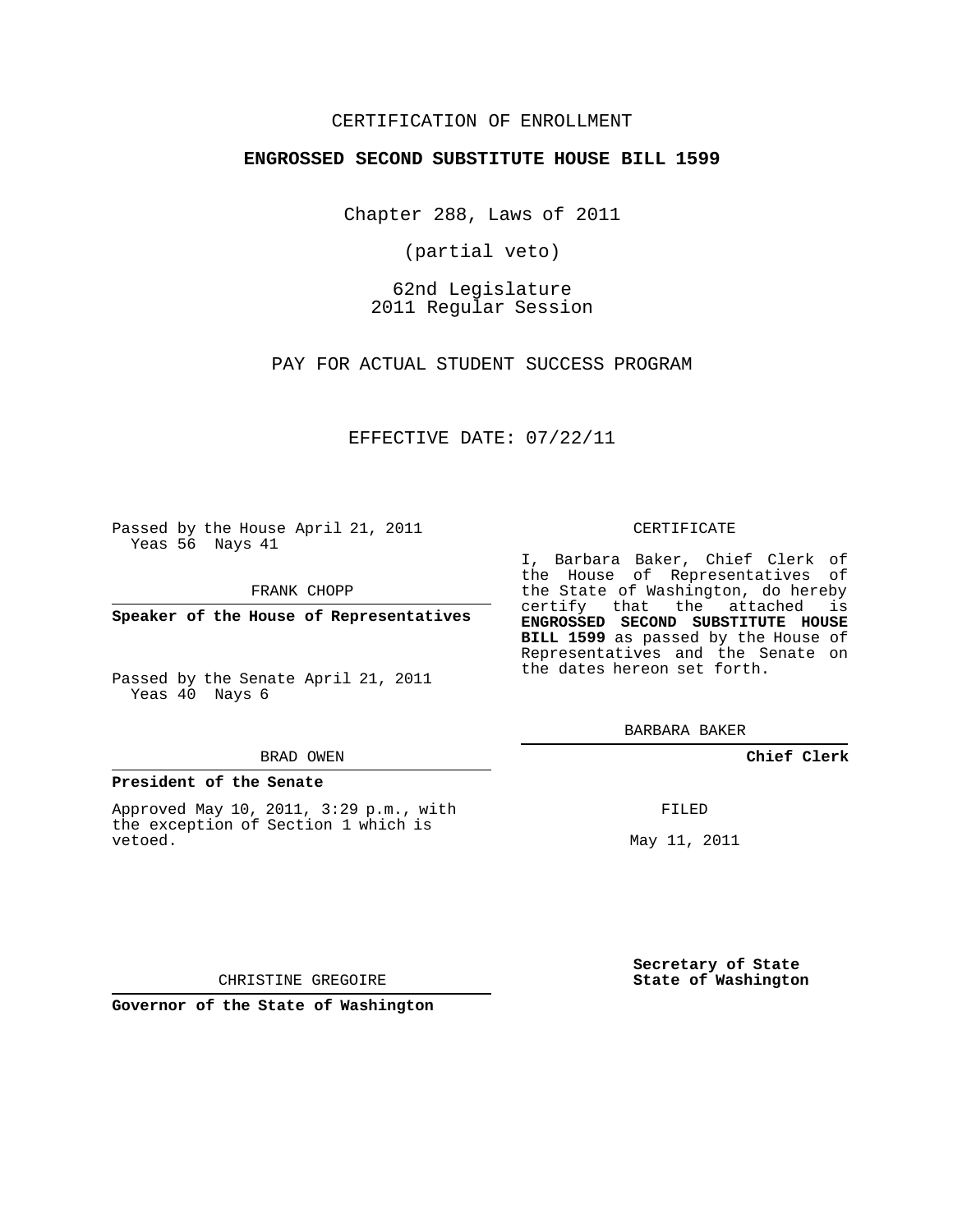# **ENGROSSED SECOND SUBSTITUTE HOUSE BILL 1599** \_\_\_\_\_\_\_\_\_\_\_\_\_\_\_\_\_\_\_\_\_\_\_\_\_\_\_\_\_\_\_\_\_\_\_\_\_\_\_\_\_\_\_\_\_

\_\_\_\_\_\_\_\_\_\_\_\_\_\_\_\_\_\_\_\_\_\_\_\_\_\_\_\_\_\_\_\_\_\_\_\_\_\_\_\_\_\_\_\_\_

### AS AMENDED BY THE SENATE

Passed Legislature - 2011 Regular Session

## **State of Washington 62nd Legislature 2011 Regular Session**

**By** House Ways & Means (originally sponsored by Representatives Probst, Haler, Maxwell, Orwall, Haigh, Santos, Dammeier, Seaquist, Liias, Reykdal, Kagi, Roberts, Kenney, and Ormsby)

READ FIRST TIME 02/25/11.

 AN ACT Relating to establishing the pay for actual student success dropout prevention program; amending RCW 28A.175.035; adding new sections to chapter 28A.175 RCW; adding a new section to chapter 28A.300 RCW; and creating new sections.

BE IT ENACTED BY THE LEGISLATURE OF THE STATE OF WASHINGTON:

*\*NEW SECTION. Sec. 1. (1) The legislature finds that:*

 *(a) Providing students with the opportunity to graduate from high school with the knowledge and skills to be successful in today's world is now clearly part of Washington's definition of a basic education. Some students will only achieve this objective with supplemental interventions, support, and counseling;*

 *(b) Dropout prevention is a fundamental strategy for strengthening society, building the economy, reducing crime, reducing government spending, and increasing individual freedom and opportunity;*

 *(c) There are known and proven strategies to reduce the dropout rate, including ones that are successful for high-risk and troubled students. For example, the opportunity internship program, the jobs for America's graduates program, the building bridges program, and individualized student support services provided by the college success*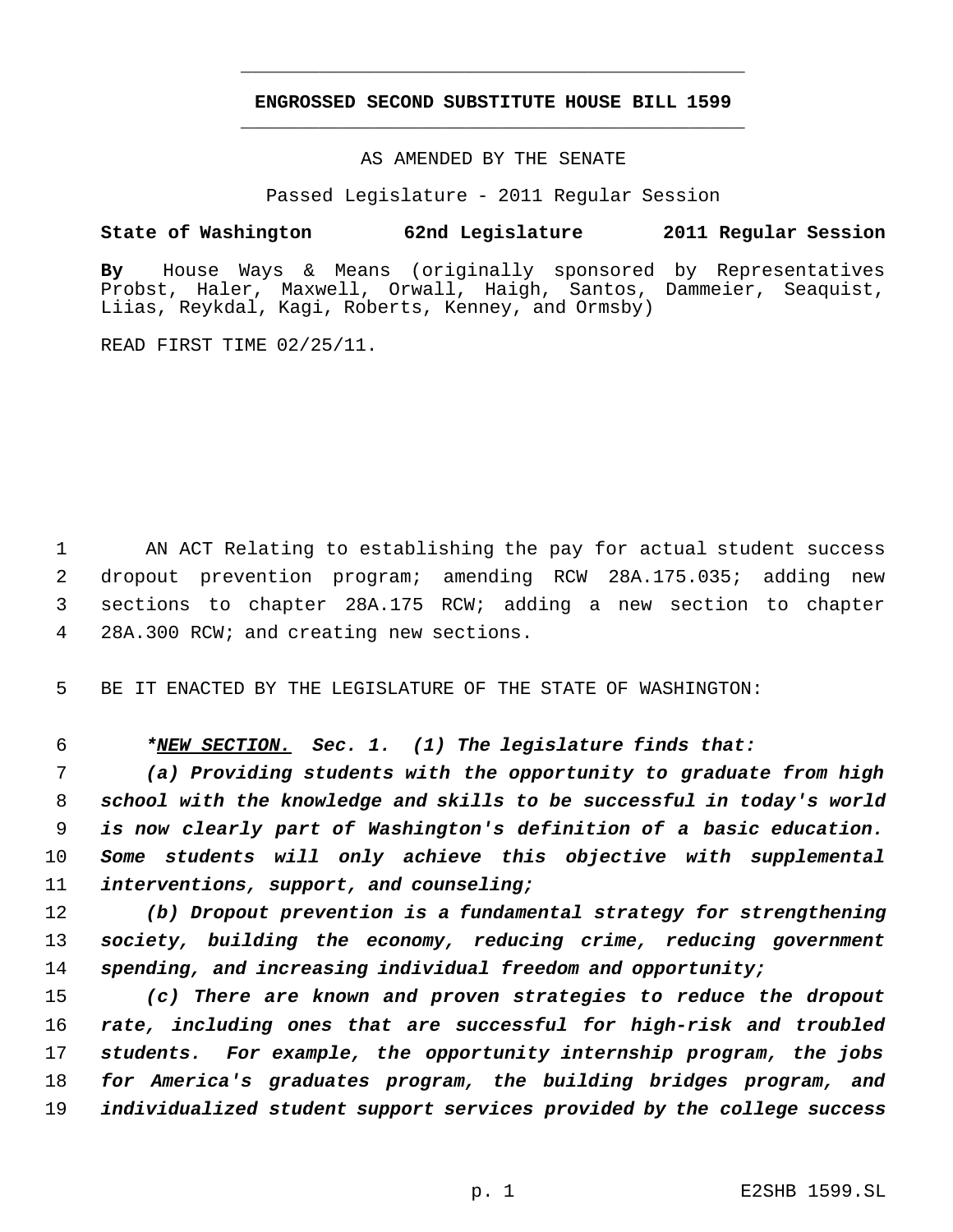*foundation have all had a measurable impact on helping at-risk students be successful in school. In addition, the Everett school district successfully increased its extended graduation rate from fifty-three percent in 2003 to ninety percent in 2010 by tracking the progress toward graduation of each student and assigning success coordinators to ensure students pursued all possible avenues to complete and make up credits. The Renton school district, through a combination of leadership, community partnerships and resources, and high expectations for all students, has increased its graduation rate to ninety percent, with ninety-six percent of graduating seniors in 2010 meeting proficiency on the state high school assessments. However, these types of models have never been brought to scale; and*

 *(d) For every dropout prevented, the chances of that person committing a crime are reduced by twenty percent, and that person stands to increase his or her lifetime earnings by three hundred thousand dollars in today's dollars. In addition, for every dropout prevented, taxpayers save an estimated ten thousand five hundred dollars per year for each year of the individual's life between the ages of twenty and sixty-five.*

 *(2) Therefore, the state should use a dual strategy of making front-end investments in proven programs in order to expand them into an effective dropout prevention and intervention system, while simultaneously recognizing and rewarding actual success in reducing the dropout rate by investing a portion of the savings generated from each prevented dropout in the public schools.*

 *(3) The legislature recognizes that the current fiscal climate in the state is a likely contributing factor to an increase in dropout rates. Reductions in state funding for schools are often felt first in student support services, counseling, supplemental instruction and tutoring, and increased class size, all of which affect struggling students. A poor economy negatively affects families through unemployment, uncertainty, and reduced public services, and students bring these stresses with them to school. If allowed to go unaddressed, these economic and fiscal circumstances are likely to slow or reverse progress on improving high school completion rates. Therefore, a concentrated effort at improvement is required at this time.*

*\*Sec. 1 was vetoed. See message at end of chapter.*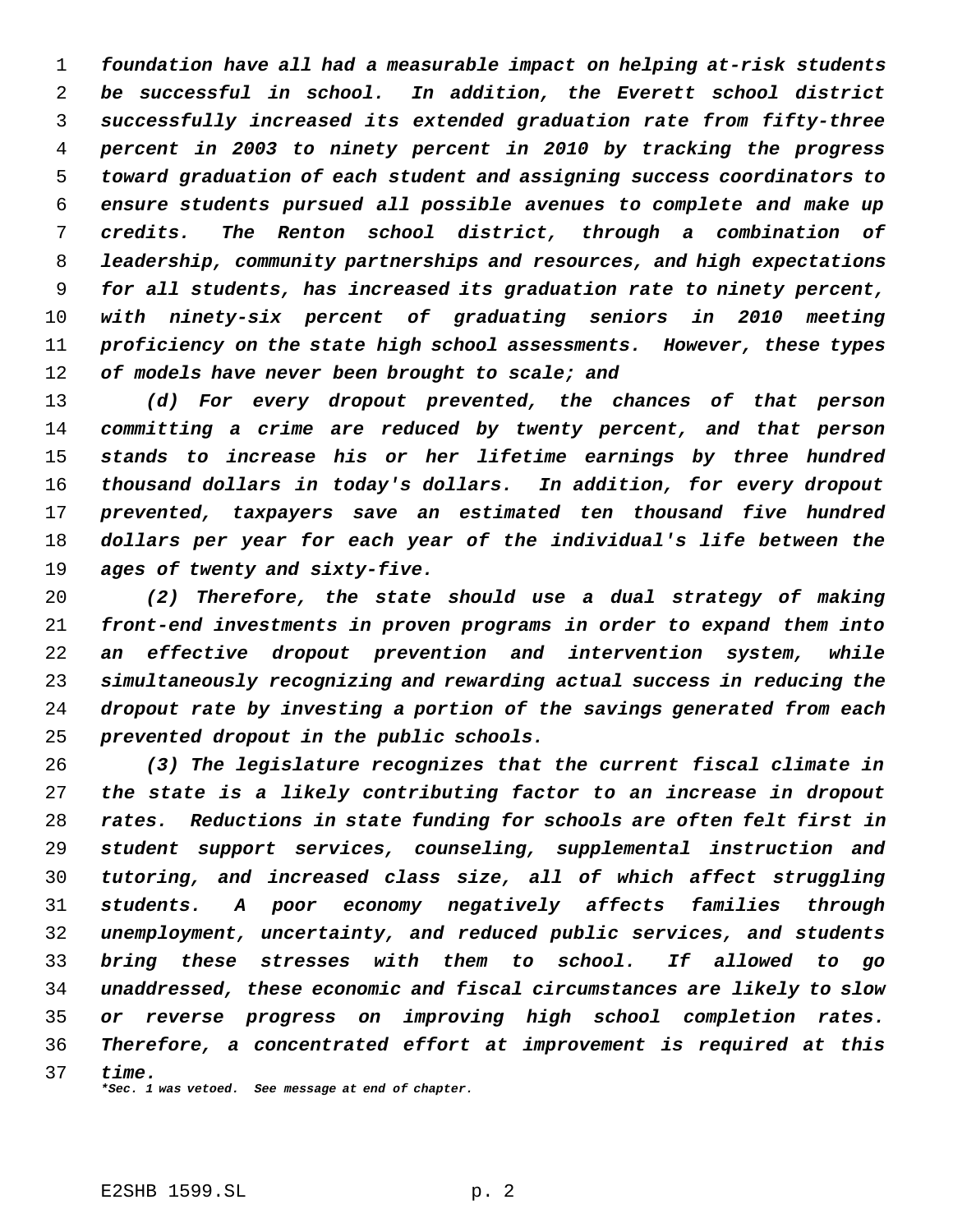NEW SECTION. **Sec. 2.** A new section is added to chapter 28A.175 RCW to read as follows:

 (1) The pay for actual student success (PASS) program is created under this section and sections 3 through 8 of this act to invest in proven dropout prevention and intervention programs as provided in section 3 of this act and provide a financial award for high schools that demonstrate improvement in the dropout prevention indicators established under section 4 of this act. The legislature finds that increased accumulation of credits and reductions in incidents of student discipline lead to improved graduation rates.

 (2) The office of the superintendent of public instruction, the workforce training and education coordinating board, the building bridges working group, the higher education coordinating board, and the college scholarship organization under section 3(4) of this act shall collaborate to assure that the programs under section 3 of this act operate systematically and are expanded to include as many additional students and schools as possible.

 NEW SECTION. **Sec. 3.** A new section is added to chapter 28A.175 RCW to read as follows:

 Subject to funds appropriated for this purpose, funds shall be allocated as specified in the omnibus appropriations act to support the PASS program through the following programs:

 (1) The opportunity internship program under RCW 28C.18.160 through 28C.18.168;

 (2) The jobs for America's graduates program administered through the office of the superintendent of public instruction;

 (3) The building bridges program under RCW 28A.175.025, to be used to expand programs that have been implemented by building bridges partnerships and determined by the building bridges work group to be successful in reducing dropout rates, or to replicate such programs in new partnerships; and

 (4) Individualized student support services provided by a college scholarship organization with expertise in managing scholarships for low-income, high potential students and foster care youth under contract with the higher education coordinating board, including but not limited to college and career advising, counseling, tutoring, community mentor programs, and leadership development.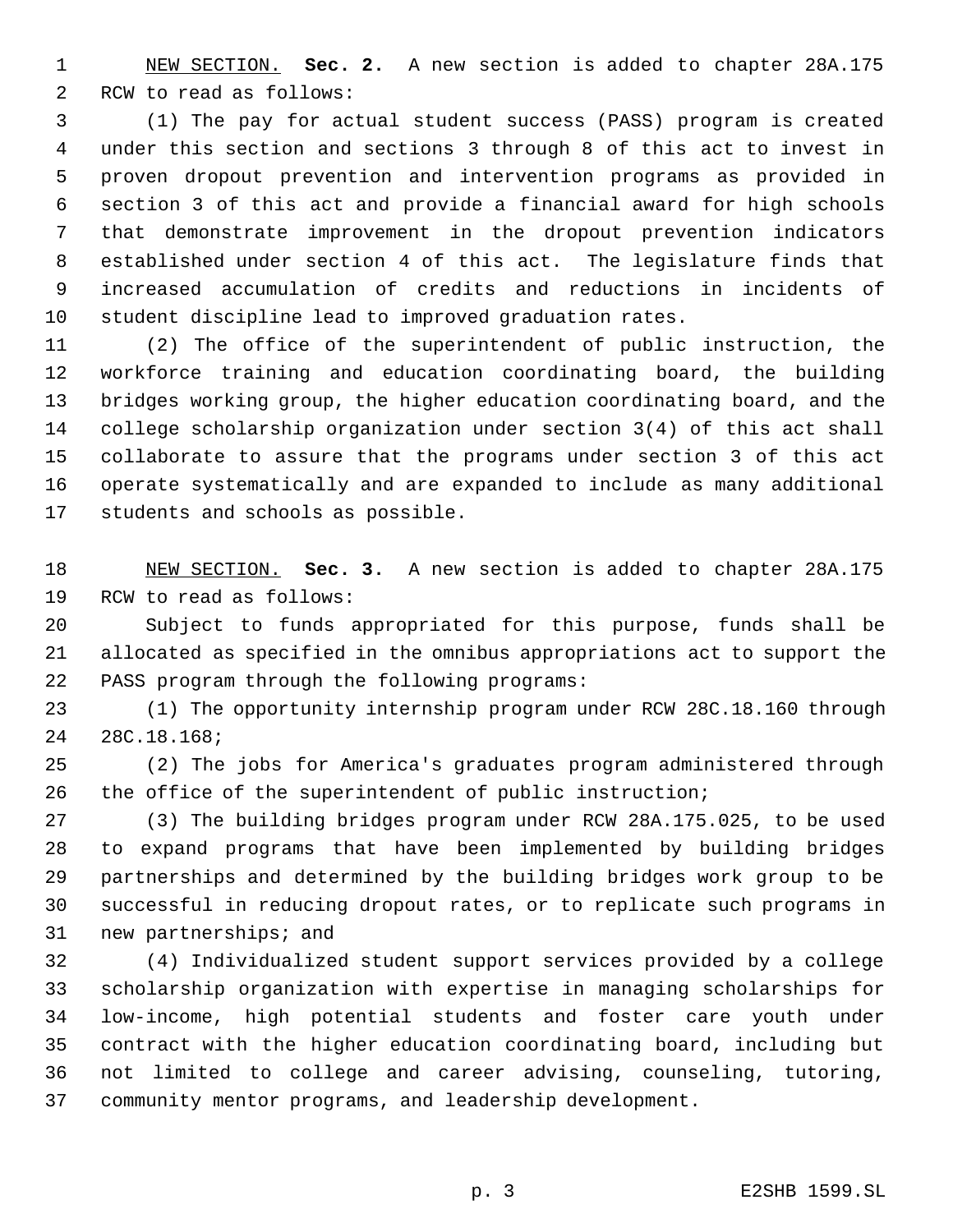NEW SECTION. **Sec. 4.** A new section is added to chapter 28A.175 RCW to read as follows:

 (1) The office of the superintendent of public instruction, in consultation with the state board of education, must:

 (a) Calculate the annual extended graduation rate for each high school, which is the rate at which a class of students enters high school as freshmen and graduates with a high school diploma, including students who receive a high school diploma after the year they were expected to graduate. The office may statistically adjust the rate for student demographics in the high school, including the number of students eligible for free and reduced price meals, special education and English language learner students, students of various racial and ethnic backgrounds, and student mobility;

 (b) Annually calculate the proportion of students at grade level for each high school, which shall be measured by the number of credits a student has accumulated at the end of each school year compared to the total number required for graduation. For the purposes of this subsection (1)(b), the office shall adopt a standard definition of "at grade level" for each high school grade;

 (c) Annually calculate the proportion of students in each high school who are suspended or expelled from school, as reported by the high school. In-school suspensions shall not be included in the calculation. Improvement on the indicator under this subsection (1)(c) shall be measured by a reduction in the number of students suspended or expelled from school; and

 (d) Beginning with the 2012-13 school year, annually measure student attendance in each high school as provided under section 10 of this act.

 (2) The office of the superintendent of public instruction may add dropout prevention indicators to the list of indicators under subsection (1) of this section, such as student grades, state assessment mastery, or student retention.

 (3) To the maximum extent possible, the office of the superintendent of public instruction shall rely on data collected through the comprehensive education data and research system to calculate the dropout prevention indicators under this section and shall minimize additional data collection from schools and school districts unless necessary to meet the requirements of this section.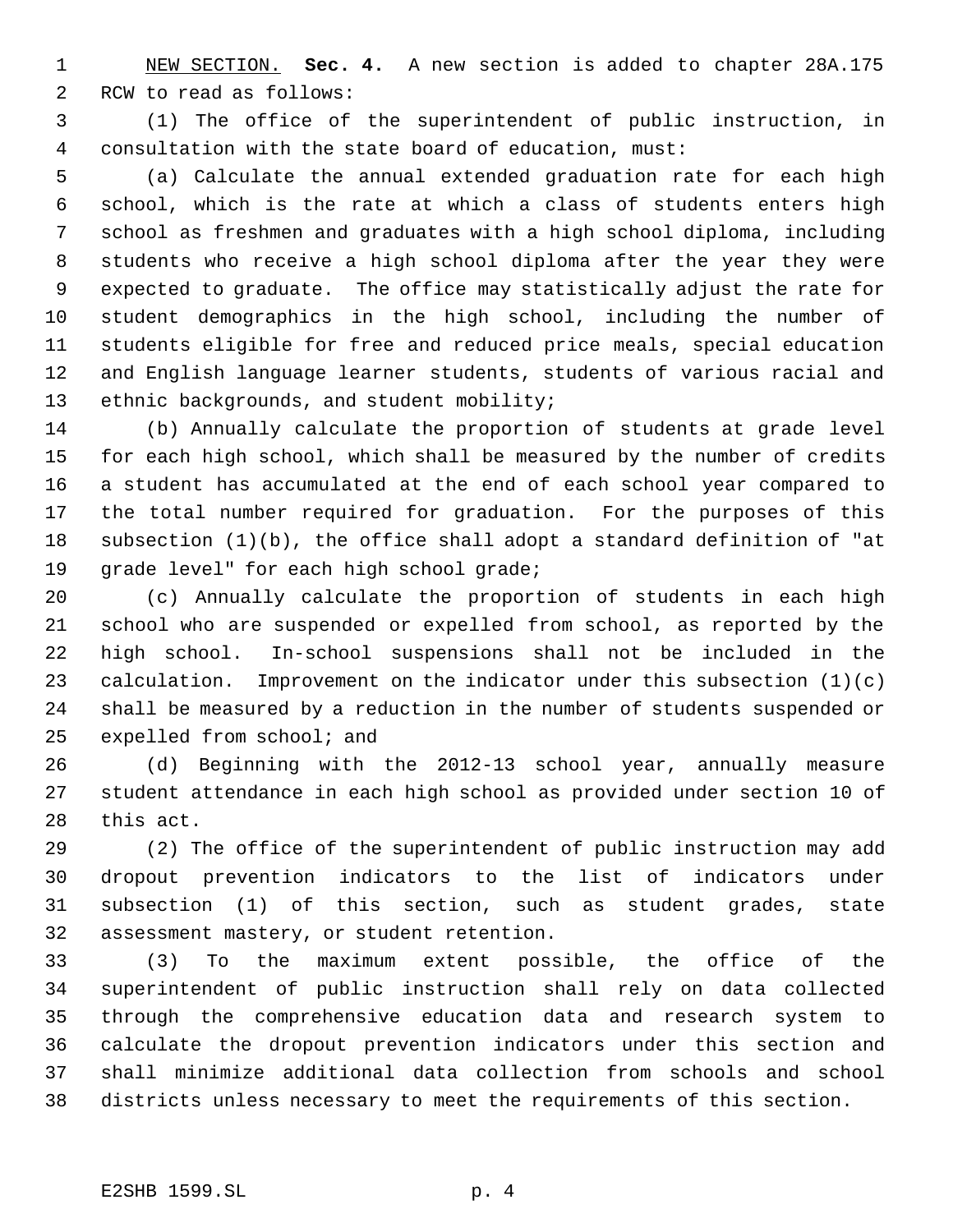(4) The office of the superintendent of public instruction shall develop a metric for measuring the performance of each high school on the indicators under subsection (1) of this section that assigns points for each indicator and results in a single numeric dropout prevention score for each high school. The office shall weight the extended graduation rate indicator within the metric so that a high school does not qualify for an award under section 5 of this act without an increase in its extended graduation rate. The metric used through the 2012-13 school year shall include the indicators in subsection (1)(a) through (c) of this section and shall measure improvement against the 2010-11 school year as the baseline year. Beginning in the 2013-14 school year, the metric shall also include the indicator in subsection (1)(d) of this section, with improvement in this indicator measured against the 2012-13 school year as the baseline year. The office may establish a minimum level of improvement in a high school's dropout prevention score for the high school to qualify for a PASS program award under section 5 of this act.

 NEW SECTION. **Sec. 5.** A new section is added to chapter 28A.175 RCW to read as follows:

 (1)(a) Subject to funds appropriated for this purpose or otherwise available in the account established in section 7 of this act, beginning in the 2011-12 school year and each year thereafter, a high school that demonstrates improvement in its dropout prevention score compared to the baseline school year as calculated under section 4 of this act may receive a PASS program award as provided under this section. The legislature intends to recognize and reward continuous improvement by using a baseline year for calculating eligibility for PASS program awards so that a high school retains previously earned award funds from one year to the next unless its performance declines.

 (b) The office of the superintendent of public instruction must determine the amount of PASS program awards based on appropriated funds and eligible high schools. The intent of the legislature is to provide an award to each eligible high school commensurate with the degree of improvement in the high school's dropout prevention score and the size of the high school. The office must establish a minimum award amount. If funds available for PASS program awards are not sufficient to provide an award to each eligible high school, the office of the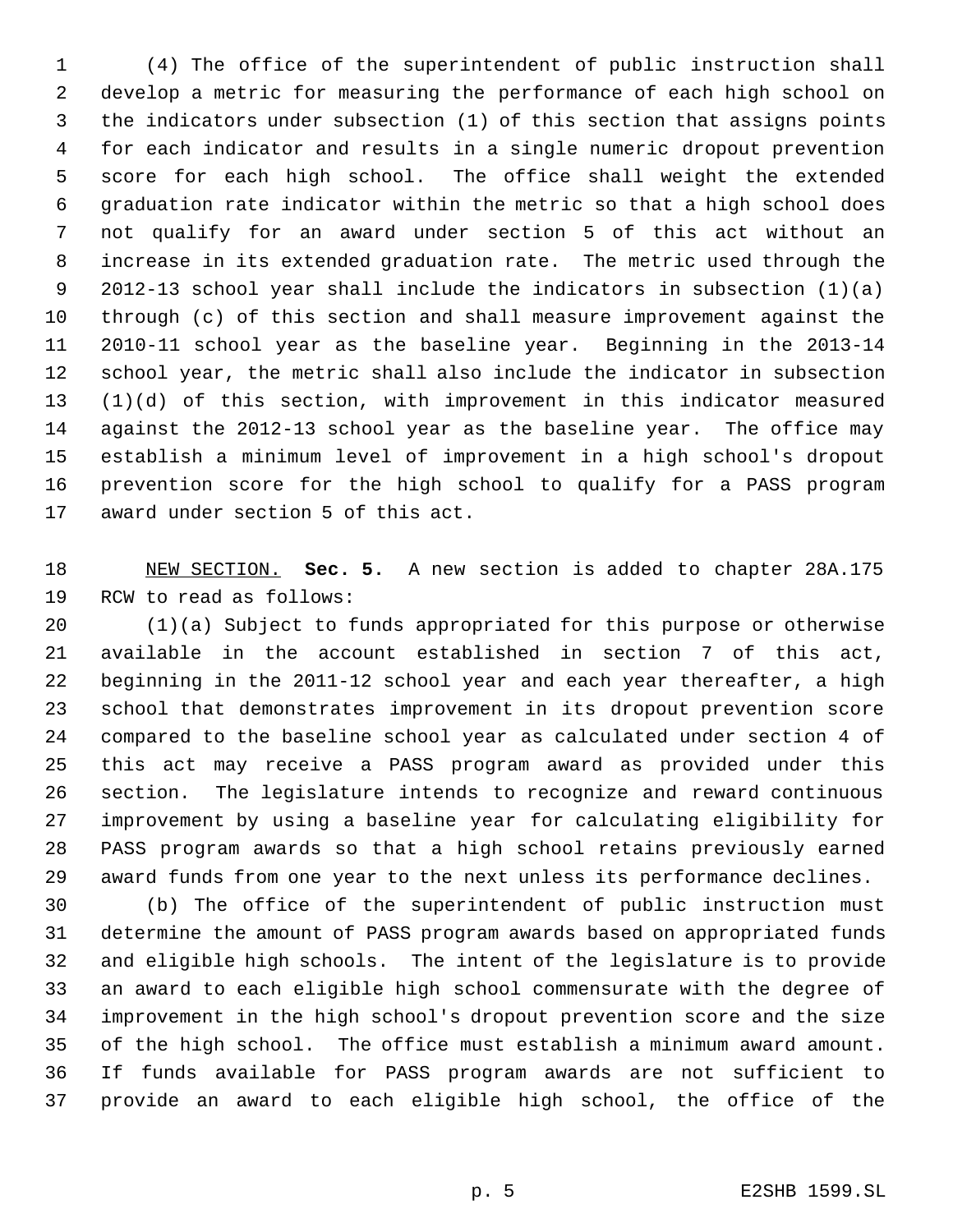superintendent of public instruction shall establish objective criteria to prioritize awards based on eligible high schools with the greatest need for additional dropout prevention and intervention services. The office of the superintendent of public instruction shall encourage and may require a high school receiving a PASS program award to demonstrate an amount of community matching funds or an amount of in-kind community services to support dropout prevention and intervention.

 (c) Ninety percent of an award under this section must be allocated to the eligible high school to be used for dropout prevention activities in the school as specified in subsection (2) of this section. The principal of the high school shall determine the use of funds after consultation with parents and certificated and classified staff of the school.

 (d) Ten percent of an award under this section must be allocated to the school district in which the eligible high school is located to be used for dropout prevention activities as specified in subsection (2) of this section in the high school or in other schools in the district.

 (e) The office of the superintendent of public instruction may withhold distribution of award funds under this section to an otherwise eligible high school or school district if the superintendent of public instruction issues a finding that the school or school district has willfully manipulated the dropout prevention indicators under section 4 of this act, for example by expelling, suspending, transferring, or refusing to enroll students at risk of dropping out of school or at risk of low achievement.

 (2) High schools and school districts may use PASS program award funds for any programs or activities that support the development of a dropout prevention, intervention, and reengagement system as described in RCW 28A.175.074, offered directly by the school or school district or under contract with education agencies or community-based organizations, including but not limited to educational service districts, workforce development councils, and boys and girls clubs. Such programs or activities may include but are not limited to the following:

 (a) Strategies to close the achievement gap for disadvantaged students and minority students;

(b) Use of graduation coaches as defined in section 6 of this act;

(c) Opportunity internship activities under RCW 28C.18.164;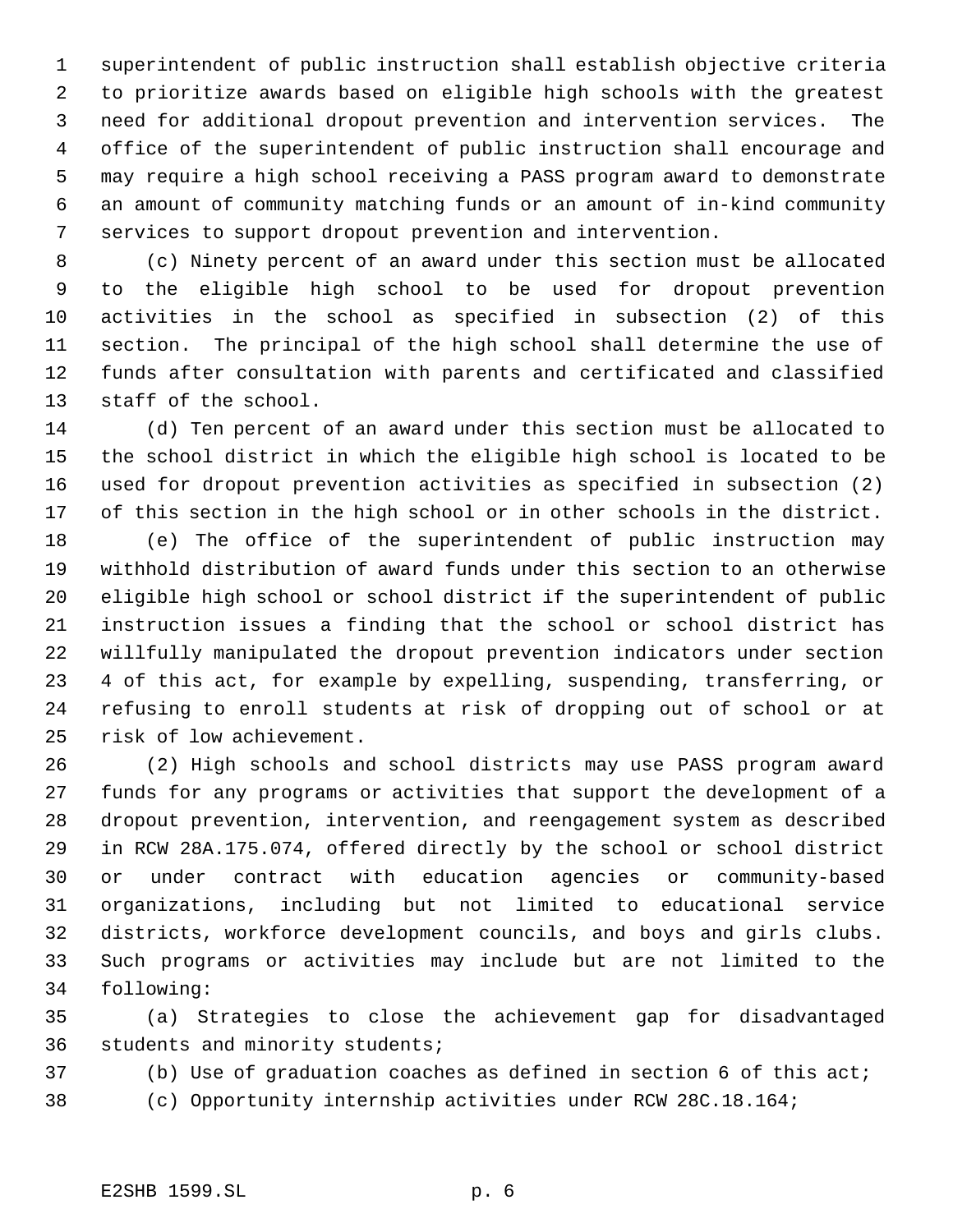(d) Dropout reengagement programs provided by community-based organizations or community and technical colleges;

 (e) Comprehensive guidance and planning programs as defined under RCW 28A.600.045, including but not limited to the navigation 101 program;

 (f) Reduced class sizes, extended school day, extended school year, and tutoring programs for students identified as at risk of dropping out of school, including instruction to assist these students in meeting graduation requirements in mathematics and science;

 (g) Outreach and counseling targeted to students identified as at risk of dropping out of school, or who have dropped out of school, to encourage them to consider learning alternatives such as preapprenticeship programs, skill centers, running start, technical high schools, and other options for completing a high school diploma;

 (h) Preapprenticeship programs or running start for the trades initiatives under RCW 49.04.190;

(i) Mentoring programs for students;

18 (j) Development and use of dropout early warning data systems;

 (k) Counseling, resource and referral services, and intervention programs to address social, behavioral, and health factors associated with dropping out of school;

 (l) Implementing programs for in-school suspension or other strategies to avoid excluding middle and high school students from the school whenever possible;

 (m) Parent engagement activities such as home visits and off-campus parent support group meetings related to dropout prevention and 27 reengagement; and

(n) Early learning programs for prekindergarten students.

 (3) High schools and school districts are encouraged to implement dropout prevention and reengagement strategies in a comprehensive and systematic manner, using strategic planning, school improvement plans, evaluation and feedback, and response to intervention tools.

 NEW SECTION. **Sec. 6.** A new section is added to chapter 28A.175 RCW to read as follows:

 For the purposes of section 5 of this act, a "graduation coach" means a staff person, working in consultation with counselors, who is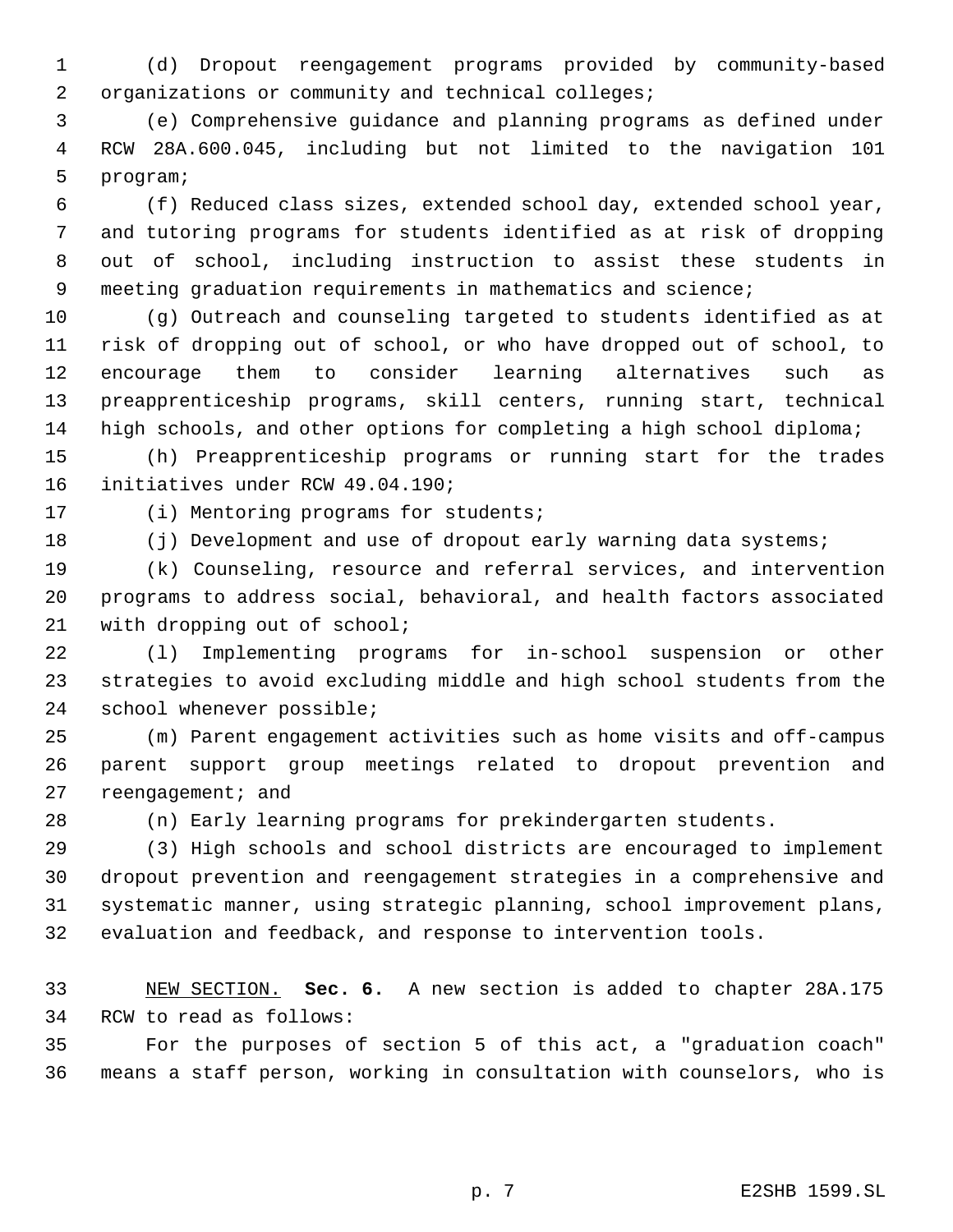assigned to identify and provide intervention services to students who have dropped out or are at risk of dropping out of school or of not graduating on time through the following activities:

 (1) Monitoring and advising on individual student progress toward graduation;

(2) Providing student support services and case management;

- (3) Motivating students to focus on a graduation plan;
- 

8 (4) Encouraging parent and community involvement;

 (5) Connecting parents and students with appropriate school and 10 community resources;

(6) Securing supplemental academic services for students;

 (7) Implementing schoolwide dropout prevention programs and interventions; and

(8) Analyzing data to identify at-risk students.

 NEW SECTION. **Sec. 7.** A new section is added to chapter 28A.175 RCW to read as follows:

 The high school completion account is created in the custody of the state treasurer. Revenues to the account shall consist of appropriations made by the legislature, federal funds, gifts or grants from the private sector or foundations, and other sources deposited in the account. Expenditures from the account may be used only for proven dropout prevention and intervention programs identified under section 3 of this act and to make PASS program awards under section 5 of this act. Only the superintendent of public instruction or the superintendent's designee may authorize expenditures from the account. The account is subject to allotment procedures under chapter 43.88 RCW, but an appropriation is not required for expenditures.

 NEW SECTION. **Sec. 8.** A new section is added to chapter 28A.175 RCW to read as follows:

 The office of the superintendent of public instruction must regularly inform high schools and school districts about the opportunities under section 3 of this act to receive funding to implement programs that have been proven to reduce dropout rates and increase graduation rates, as well as the opportunities under section 5 of this act for high schools to receive a financial incentive for success. Within available funds, the office shall develop systemic,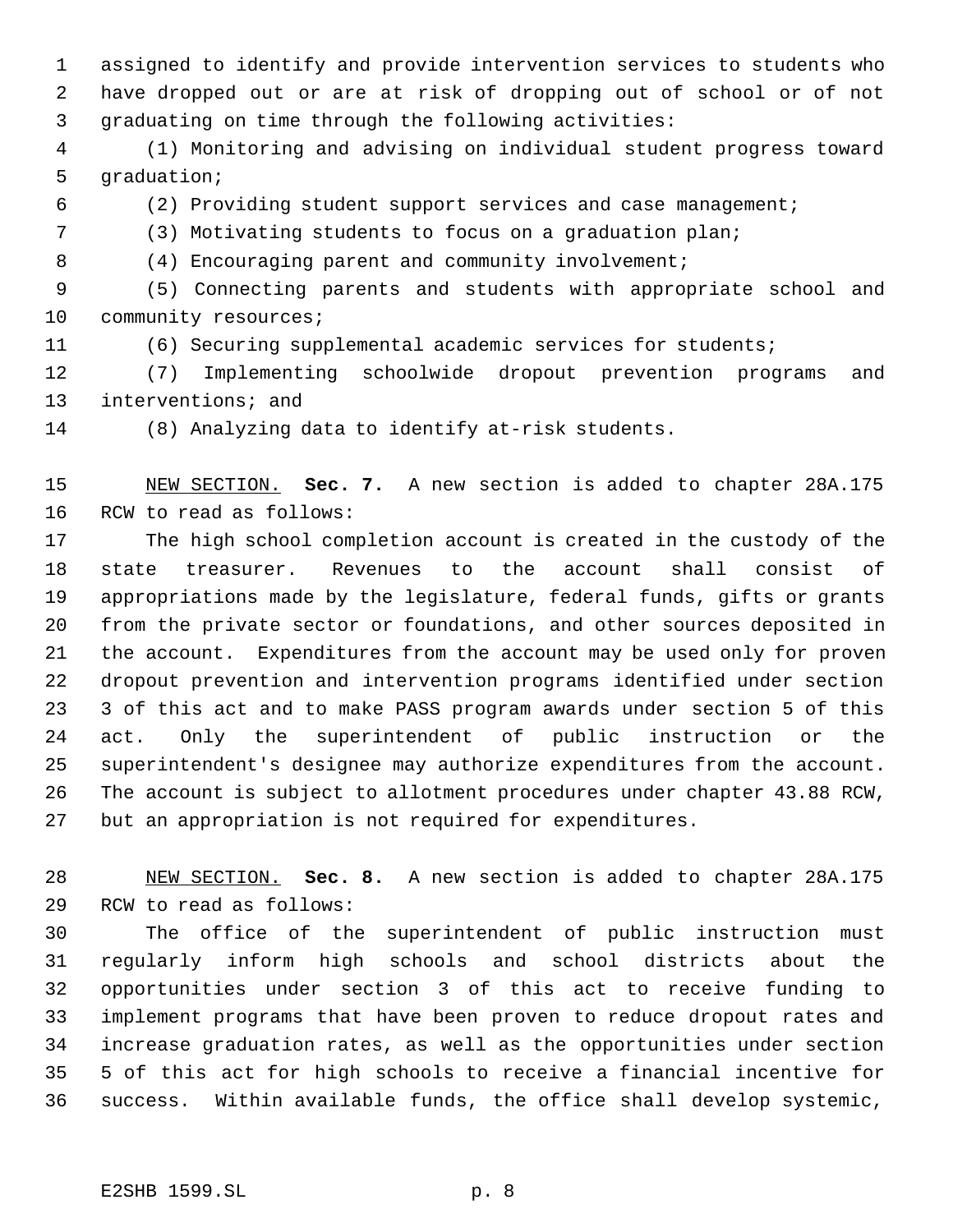ongoing strategies for identifying and disseminating successful dropout prevention and reengagement programs and strategies and for incorporating dropout prevention and reengagement into high school and school district strategic planning and improvement. The office may offer support and assistance to schools and districts through regional networks. The office shall make every effort to keep dropout prevention and reduction of the dropout rate a top priority for school directors, administrators, and teachers.

 **Sec. 9.** RCW 28A.175.035 and 2007 c 408 s 3 are each amended to read as follows:

(1) The office of the superintendent of public instruction shall:

 (a) Identify criteria for grants and evaluate proposals for funding in consultation with the workforce training and education coordinating board;

(b) Develop and monitor requirements for grant recipients to:

 (i) Identify students who both fail the Washington assessment of 17 student learning and drop out of school;

 (ii) Identify their own strengths and gaps in services provided to youth;

(iii) Set their own local goals for program outcomes;

 (iv) Use research-based and emerging best practices that lead to positive outcomes in implementing the building bridges program; and

 (v) Coordinate an outreach campaign to bring public and private organizations together and to provide information about the building bridges program to the local community;

 (c) In setting the requirements under (b) of this subsection, encourage creativity and provide for flexibility in implementing the local building bridges program;

(d) Identify and disseminate successful practices;

 (e) Develop requirements for grant recipients to collect and report data, including, but not limited to:

 (i) The number of and demographics of students served including, but not limited to, information regarding a student's race and ethnicity, a student's household income, a student's housing status, whether a student is a foster youth or youth involved in the juvenile justice system, whether a student is disabled, and the primary language spoken at a student's home;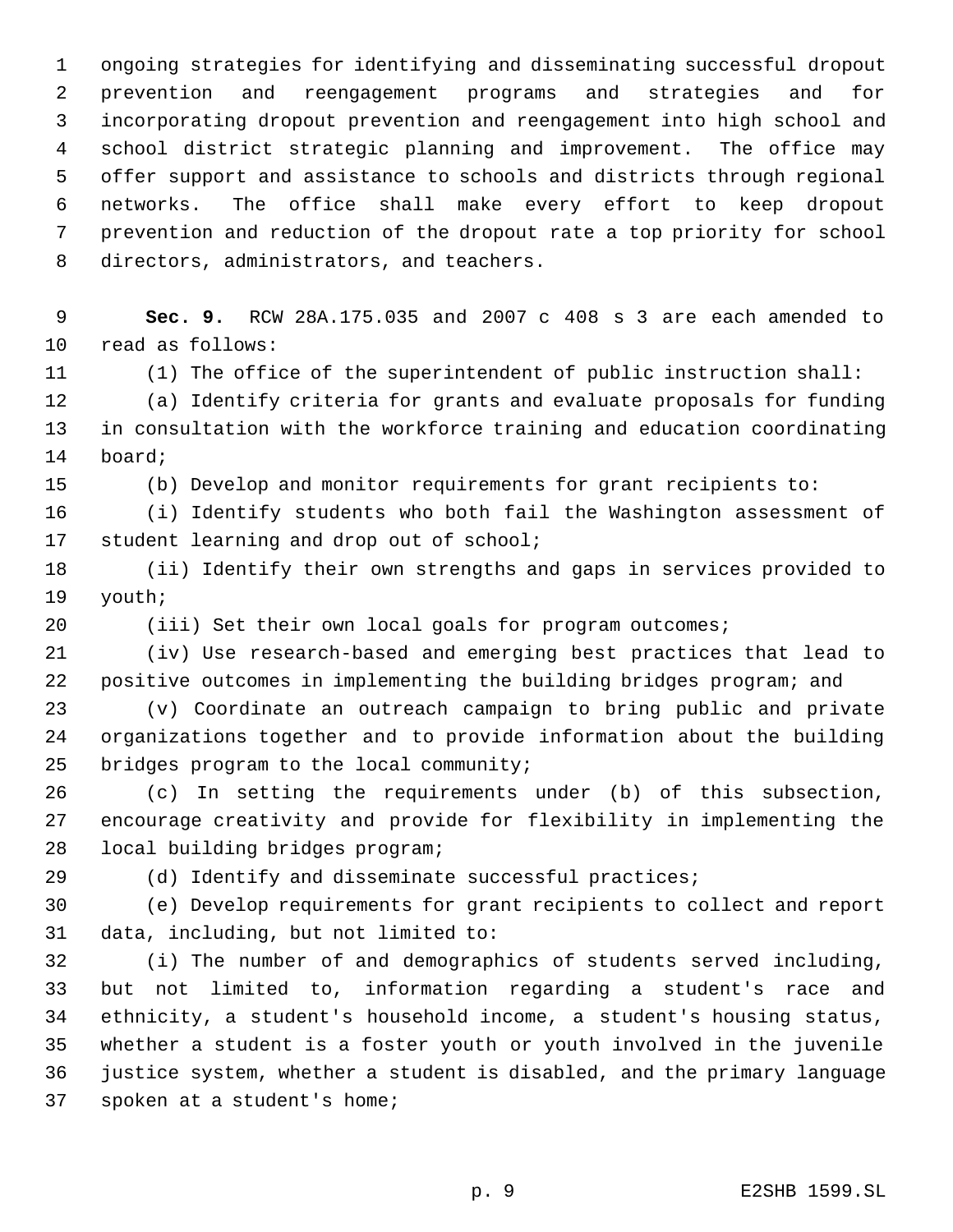- (ii) Washington assessment of student learning scores;
- 2 (iii) Dropout rates;
- (iv) On-time graduation rates;
- (v) Extended graduation rates;
- (vi) Credentials obtained;
- (vii) Absenteeism rates;
- 7 (viii) Truancy rates; and
- (ix) Credit retrieval;

 (f) Contract with a third party to evaluate the infrastructure and implementation of the partnership including the leveraging of outside resources that relate to the goal of the partnership. The third-party contractor shall also evaluate the performance and effectiveness of the partnerships relative to the type of entity, as identified in RCW 28A.175.045, serving as the lead agency for the partnership; and

(g) Report to the legislature by December 1, 2008.

 (2) In performing its duties under this section, the office of the superintendent of public instruction is encouraged to consult with the work group identified in RCW 28A.175.075.

19 (3) In selecting recipients for grant funds appropriated under 20 section 3 of this act, the office of the superintendent of public 21 instruction shall use a streamlined and expedited application and 22 review process for those programs that have already proven to be successful in dropout prevention.

 NEW SECTION. **Sec. 10.** A new section is added to chapter 28A.300 RCW to read as follows:

 (1)(a) The superintendent of public instruction shall adopt rules establishing a standard definition of student absence from school. In adopting the definition, the superintendent shall review current practices in Washington school districts, definitions used in other states, and any national standards or definitions used by the national center for education statistics or other national groups. The superintendent shall also consult with the building bridges work group established under RCW 28A.175.075.

 (b) Using the definition of student absence adopted under this section, the superintendent shall establish an indicator for measuring student attendance in high schools for purposes of the PASS program under section 2 of this act.